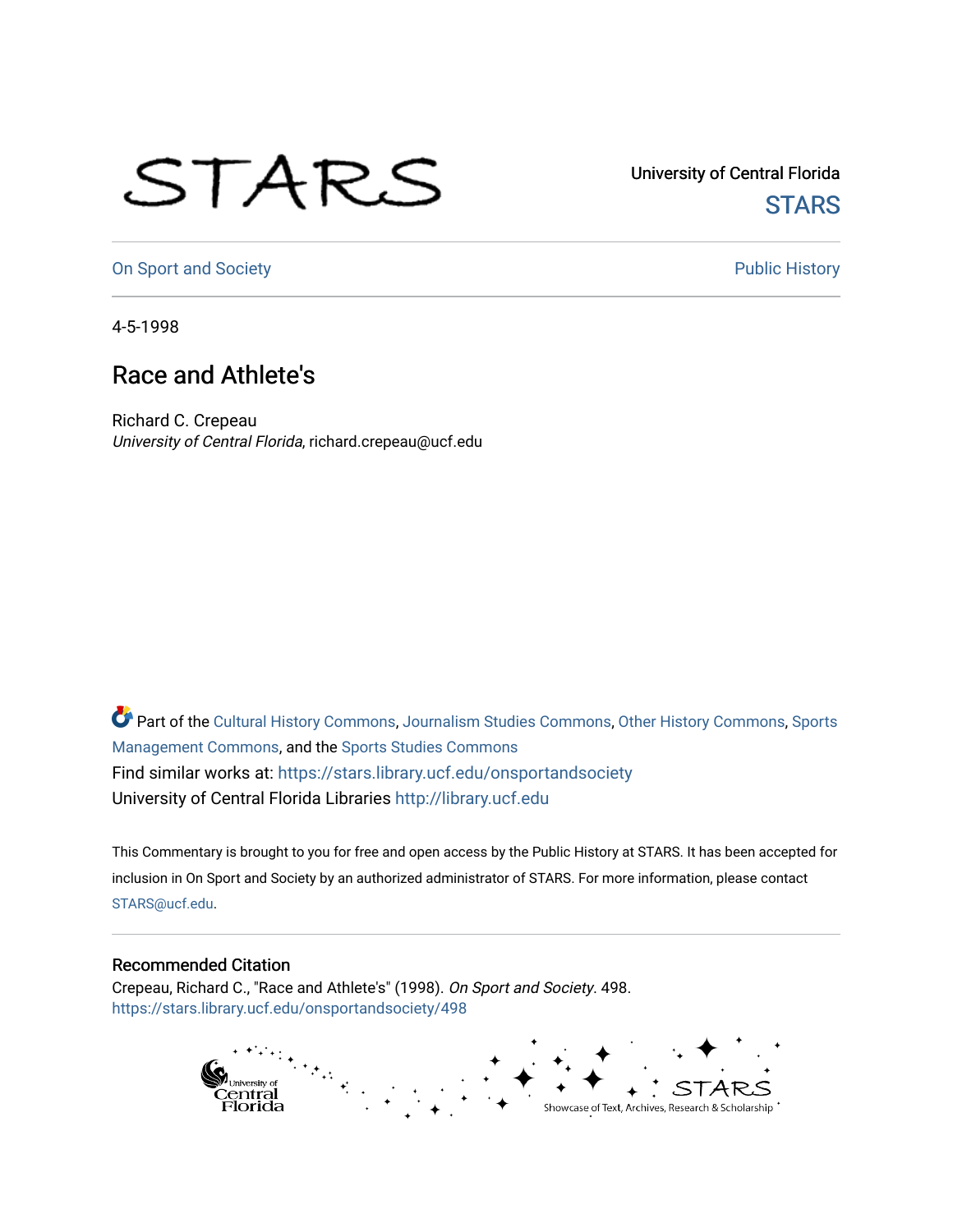## SPORT AND SOCIETY FOR ARETE April 5, 1998

A few weeks ago Addis and The Sporting News sponsored a symposium in New York City on the issue of job opportunity for minorities in management level positions in sport. One of the participants in the discussion was Bill Rhoden, columnist for The New York Times and The Sporting News. That symposium and several of Bill Rhoden's columns over the past few weeks have reminded me of a number of issues which have been raised in the past few years, but have not been adequately addressed in most professional and intercollegiate sports establishments.

A few weeks after it was revealed that Arthur Ashe was HIV positive, he made the comment that being black in America was much more difficult than having AIDS. It really was a stunning remark when you think about it, what with Ashe's incredible success and the great fear that has been displayed by the public over AIDS. And yet when asked about the comment Wayne Embry, v.p. and general manager of the Cleveland Cavaliers, immediately agreed.

When you look at the results of several years of commitments to increase the number of Black Americans in management positions in professional sport the news is depressing, and give credence to Wayne Embry's comment that although we have arrived at 1992, we are not only still reconstructing, but we have a long way to go. The story at the intercollegiate level, especially in football, is much the same.

Although the NBA under the leadership of David Stern has the best record of minority hiring at the management level, the picture there is not all that encouraging. This past year the NBA turned over nine head coaching jobs, and in a league that is 72% Black at the player level, not one Black was hired for these positions, and only one or two were even interviewed. In addition one of the positions was filled by someone who had no coaching experience whatsoever. In 1992 the league had two Black head coaches, four general managers, sixty-one assistant coaches, and 234 blacks in the front office. The past thirteen head coaches hired in the NBA have been white.

In baseball, where forty percent of the players are Black Americans, fourteen managerial positions opened in the 1991 season and only one of those was filled by a Black. In 1992 in Major League Baseball there were three minority managers, not one Black general manager, and three assistant general managers.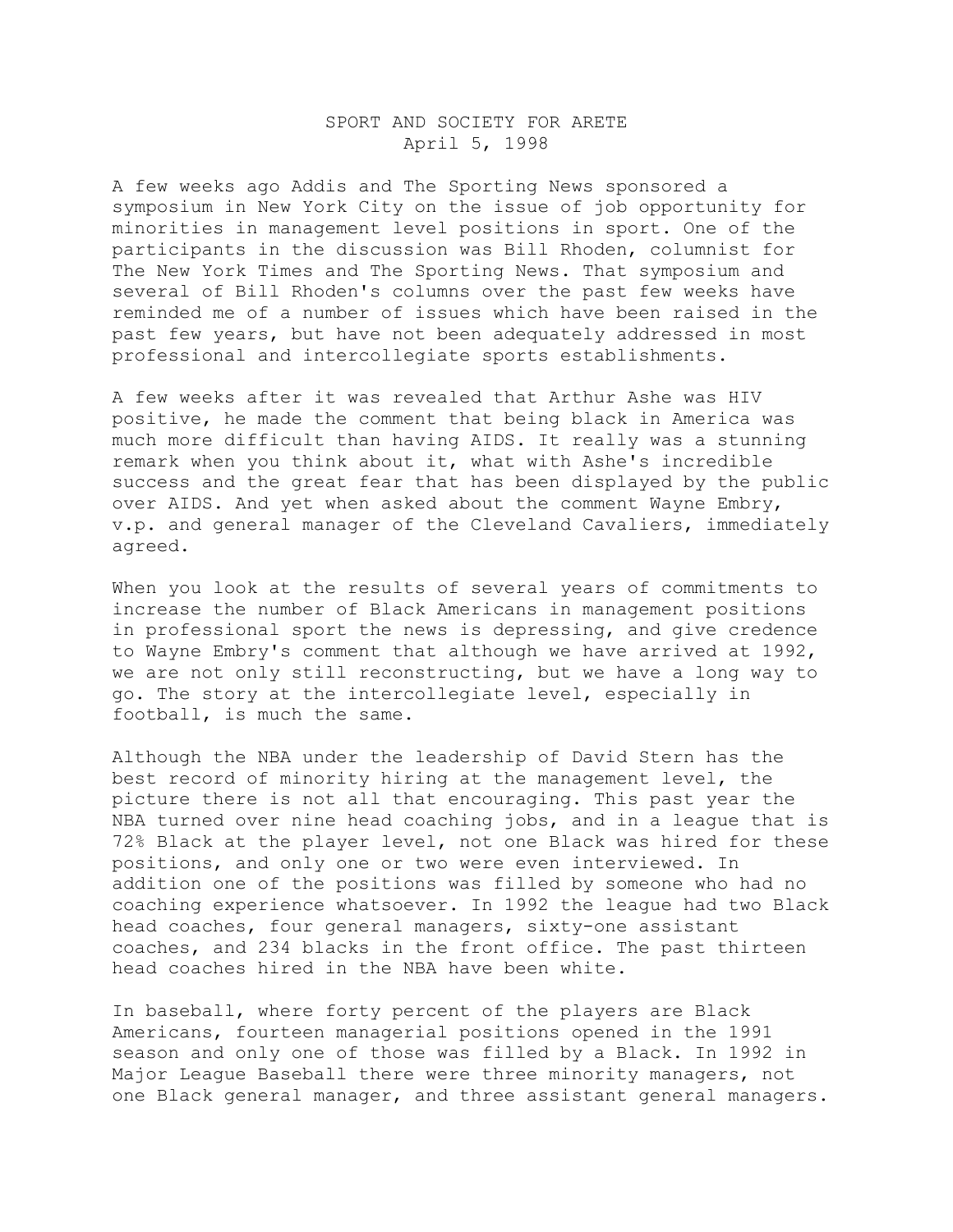There have been increases of minority employees at the Commissioner's office, on the field, and in the front offices of baseball, but the fact of the matter is that forty-five years after Jackie Robinson broke into the majors, seventeen years after Frank Robinson became the first Black manager, and five years after Al Campanis' remarks on Nightline, the picture is bleak.

In the history of major league baseball there has been one black general manager, Bill Lucas of the Atlanta Braves. In the five years since Campanis' remarks, the hiring of Harry Edwards as a consultant, and the various commitments from baseball people, major league teams have hired 48 managers. Six have been minorities.

Moving on to the National Football League there are now two Black American head coaches, three coordinators, four general managers, ten working in the commissioners office, and twentyeight in management positions. All of these are increases over the past five years, but all represent extremely low percentages in a league where approximately sixty percent of the players are Black. It is generally considered that the NFL has the worst record on minority hiring, and is moving the slowest to rectify the situation.

NFL Commissioner Paul Tagliabue complains that hiring Black Americans in head coaching positions is very difficult because one of the major sources of coaching talent, the colleges and universities, do not have any. It may seem hard to believe but Division IA football at present has not a single Black head football coach. As Bill Rhoden points out, although college presidents have done a lot of posturing about ethics and integrity in sports, they have not made equal opportunity hiring in football a priority, although all universities claim to be equal opportunity employers. In Rhoden's view it is a simple matter; university presidents do not have the courage to tell rich boosters that they must accept a Black as a head football coach. At the same time these Division IA football powers have no difficulty bringing in Black players by the truckload.

But even at the player level there remain serious racial problems on the campuses. For the last several decades there has been speculation about when Bobby Bowden would finally bite the bullet and recruit and start a black quarterback. The story was that the major boosters around Tallahassee simply would not allow their beloved Seminoles to be led by a Black American. It would be interesting to know what the reaction has been around